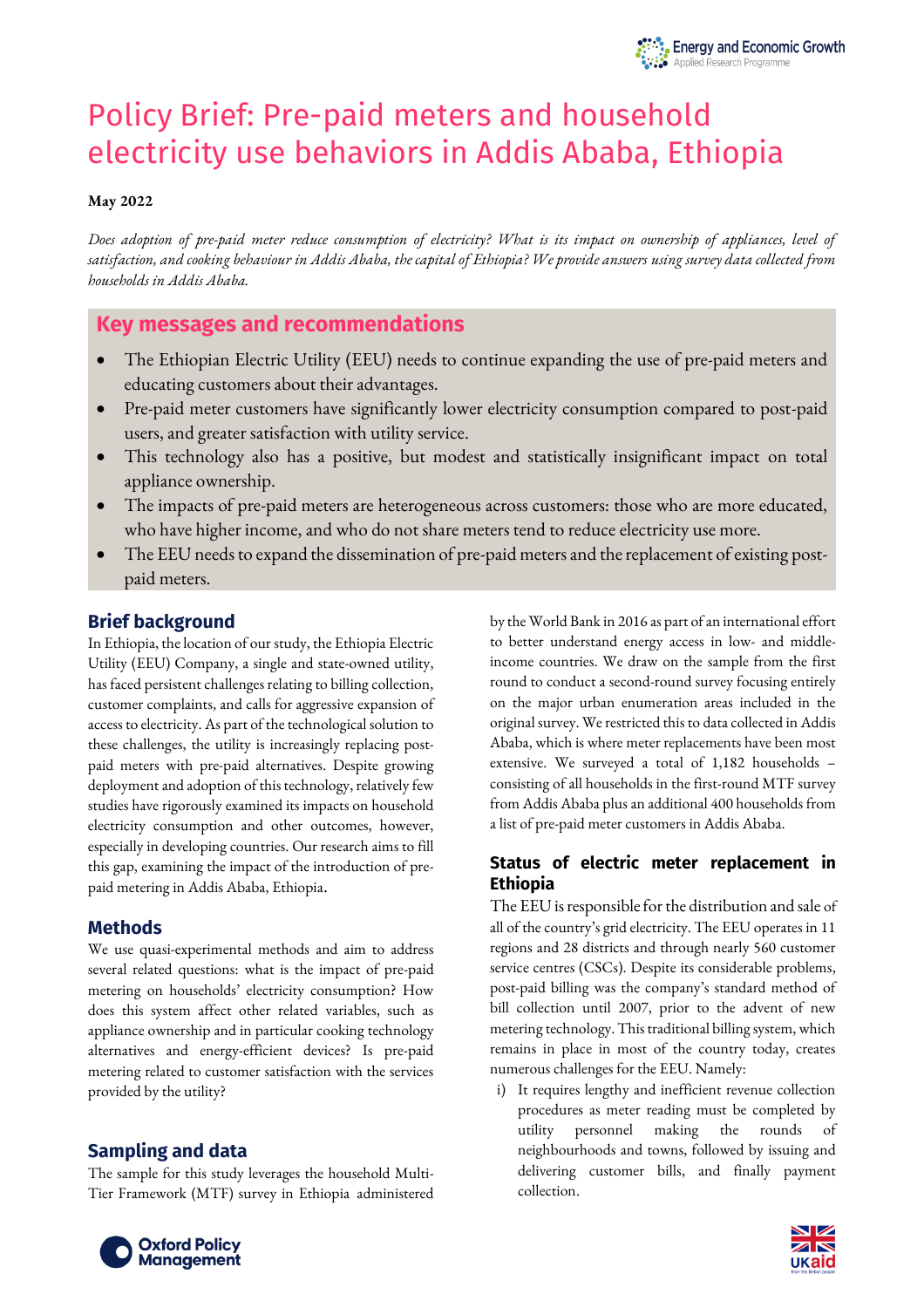- *ii)* Non-payment and late payment for the electricity service are common, and the company incurs a high cost for legal enforcement (i.e., collection of penalties and eventual disconnection).
- *iii)*This billing system is prone to a range of errors, which can lead to inappropriately high or low billing amounts. For these and other reasons, post-paid billing has long been considered problematic by the utility, and attempts to improve on billing and revenue collection remain a major challenge.

Encouraged by the success of a pilot project in the *Gerji* area of the capital city, the EEU began disseminating prepayment meters to its customers in 2008. At present, out of a total of more than 2 million domestic customers, about half a million have pre-paid meters. The EEU believes that these meters will reduce non-technical losses, improve understanding of energy use and facilitate planning, help overcome revenue recovery and administration challenges, reduce customer debt, and facilitate improvement of customer service quality.

Pre-paid meters also include in-home displays that provide information to consumers. Customers top up their account by buying a fixed amount of electricity from a nearby payment centre. There is a disconnection when customers fail to top up their balance, but the meter has an interesting feature in that it gives a customer time to replenish their account and helps reduce the inconvenience arising from sudden disconnection.

#### **Figure 1. Household electricity consumption**



Currently, all domestic customers in Ethiopia are eligible for meter replacement, but actual replacement has been implemented gradually over time. New customers or existing post-paid users who apply for a new meter today are automatically assigned to the pre-payment system.

Some households apply for meter replacement because they want to switch to pre-paid meters. In other cases, households may request meter replacement due to technical problems with the old post-paid meter. The third group of pre-paid meter users is composed of those moving into new residences, including condominium areas and newly built houses.

# **Descriptive statistics**

The data shows that 89% of the sampled households have a meter on the premises, while the remaining 11% are unmetered (i.e. they get electricity from their neighbours). Among the metered households considered in our analysis  $(N = 1,030)$ , 56% are post-paid meter users, and the remainder are pre-paid subscribers. Meter sharing is commonplace in Addis Ababa: of the total sample households used in this empirical study, more than 26% share meters with their neighbours.

#### **Results**

We find strong and consistent evidence that the prepayment system significantly reduces household electricity consumption. Pre-paid meter users have at least 13% lower monthly average electricity expenditure and 19% lower monthly average electricity consumption. Turning to the other outcome variables of interest, our first observation is that pre-paid metering has a positive, but modest and statistically imprecise influence on total appliance ownership. Further analysis by appliance type does not reveal statistically significant impacts on specific categories of appliances, i.e. entertainment, domestic labour-saving, or lighting devices. Thus, the overall effect may be slightly positive on ownership across all categories, but with clearly positive and significant impact only on the use of energyefficient light bulbs. This is encouraging, as the promotion of such energy-saving devices is also a goal of the EEU. Prepaid meters do not appear to have any meaningful impact on household cooking behaviour, as reflected by the number of cooking and baking episodes per week, or on the use of electric stoves.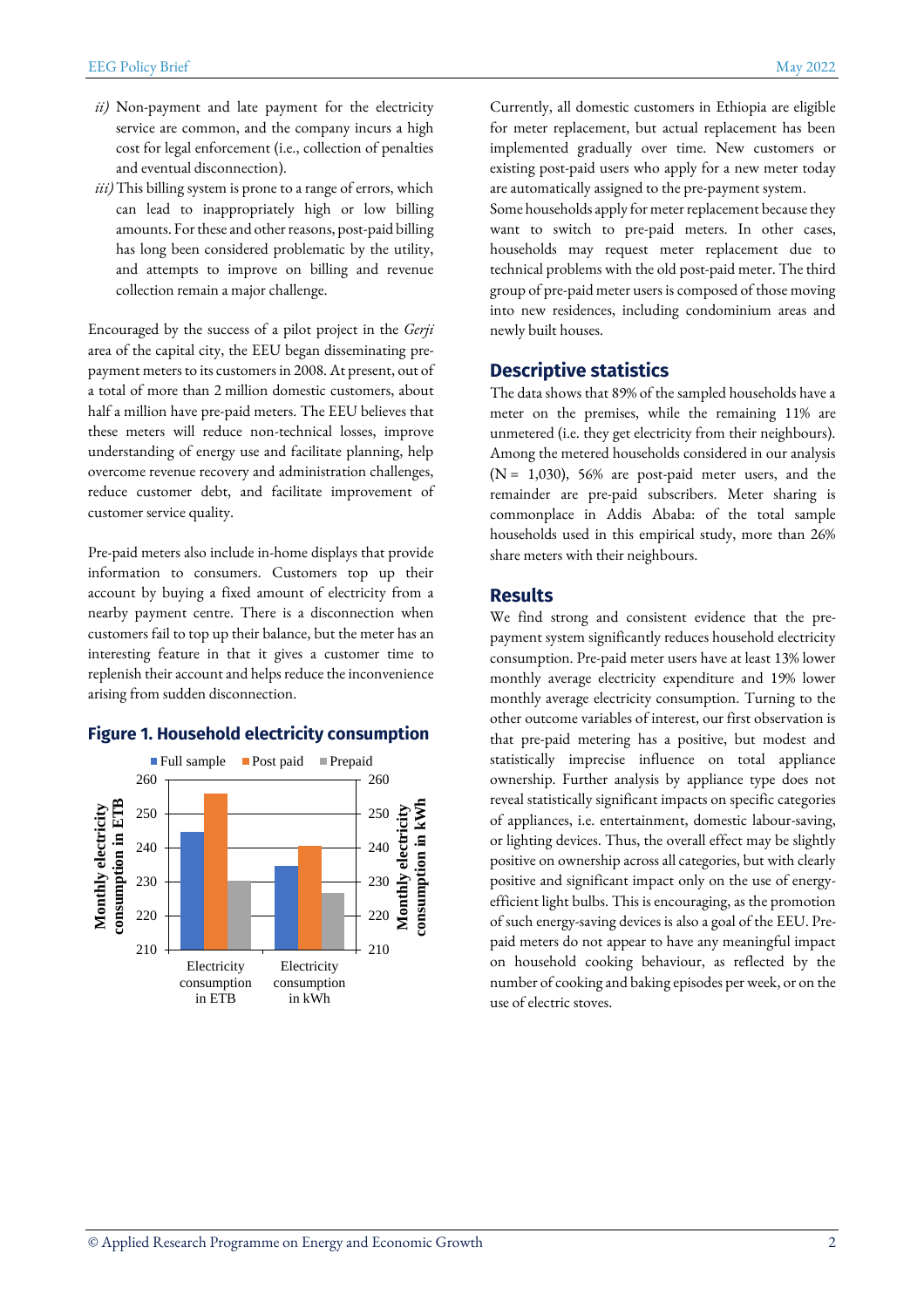|                      |                 | (1)                    | (2)       | (1)(2)                  |                 |
|----------------------|-----------------|------------------------|-----------|-------------------------|-----------------|
|                      |                 | Lower Income           |           | <b>Higher Income</b>    |                 |
| <b>Income</b>        | Estimate        | <b>NS</b>              | <b>NS</b> | $(0.24 - 0.28)$         | $(0.18 - 0.25)$ |
|                      | S.e             |                        |           | $(0.08 - 0.12)$         | $(0.08 - 0.13)$ |
|                      | N               | 531                    | 530       | 494                     | 494             |
|                      |                 | <b>Lower Education</b> |           | <b>Higher Education</b> |                 |
| <b>Education</b>     | <b>Fstimate</b> | NS.                    | ΝS        | $(0.23 - 0.27)$         | $(0.18 - 0.21)$ |
|                      | S.e             |                        |           | $(0.08 - 0.11)$         | $(0.08 - 0.11)$ |
|                      | N               | 475                    | 473       | 550                     | 551             |
|                      |                 | Do not share meter     |           | Share meter             |                 |
| <b>Meter Sharing</b> | Estimate        | NS.                    | ΝS        | $(0.22 - 0.25)$         | $(0.13 - 0.19)$ |
|                      | S.e.            |                        |           | $(0.07 - 0.12)$         | $(0.06 - 0.10)$ |
|                      | N               | 244                    | 244       | 781                     | 780             |

#### **Table 1. Differential impacts across income groups, education and meter sharing**

Note: Column (1) refers to electricity consumption in ETB; Column (2) refers to electricity consumption in kWh; NS refers to non-significant; S.e. refers to the standard errors

The impacts of pre-paid meters differ across different household types. For example, household electricity consumption behaviours, as well as their capacity to process information provided by prepaid meter (which is a function of education level), are variable, creating the possibility that pre-paid metering may also have differential impacts. We find that electricity consumption decreases for both low-income and high-income groups with pre-paid meters, but that the effect is greater for higher-income households.

Pre-paid metering reduces electricity consumption, especially among households with relatively more educated heads, which is consistent with the idea that pre-paid metering may have a higher impact on households that are more aware of their electricity consumption. Finally, prepaid metering significantly reduces electricity consumption among households that do not share meters.

# **Conclusion and policy implications**

Our study shows that scaling up of pre-paid metering has the potential to reduce household electricity consumption substantially. Importantly, we find that pre-paid metering does not have a disproportionately negative effect on consumption by lower-income households, which might be a particular concern given that such households already consume relatively little electricity. This finding is vital for countries like Ethiopia, where increasing demand for electricity is a strain on existing generation capacity. Increased dissemination of pre-paid meters and the replacement of existing post-paid meters could save electricity and further enable efforts to expand electricity access, while incentivising energy conservation among higher incomeand consumption households. It should also be noted that pre-paid metering may be even more effective when combined with efforts to improve energy literacy. That means education, as major predictor of energy literacy, may enhance the capacity of customers to monitor and make rational decisions based on the information provided by pre-paid meters. This requires the efforts of the utility company to continue to enhance customers awareness about the multiple advantages of pre-paid metering. It also implies that government education policy yields important benefits for the energy sector.

These findings are timely and relevant for the policy environment in Ethiopia. The EEU is currently investing in expansion of pre-paid metering technology. Our study shows the need to sustain this investment and expand or increase the dissemination of pre-paid meters alongside replacement of existing post-paid meters. This is, because the former could save electricity and further enable efforts to expand electricity access, while incentivising energy conservation among higher status and consumption households.

# **Acknowledgement:**

This research was funded with UK Aid from the UK government under the Applied Research Programme on Energy and Economic Growth (EEG), managed by Oxford Policy Management. The views expressed in this policy brief do not necessarily reflect the UK government's official policies.